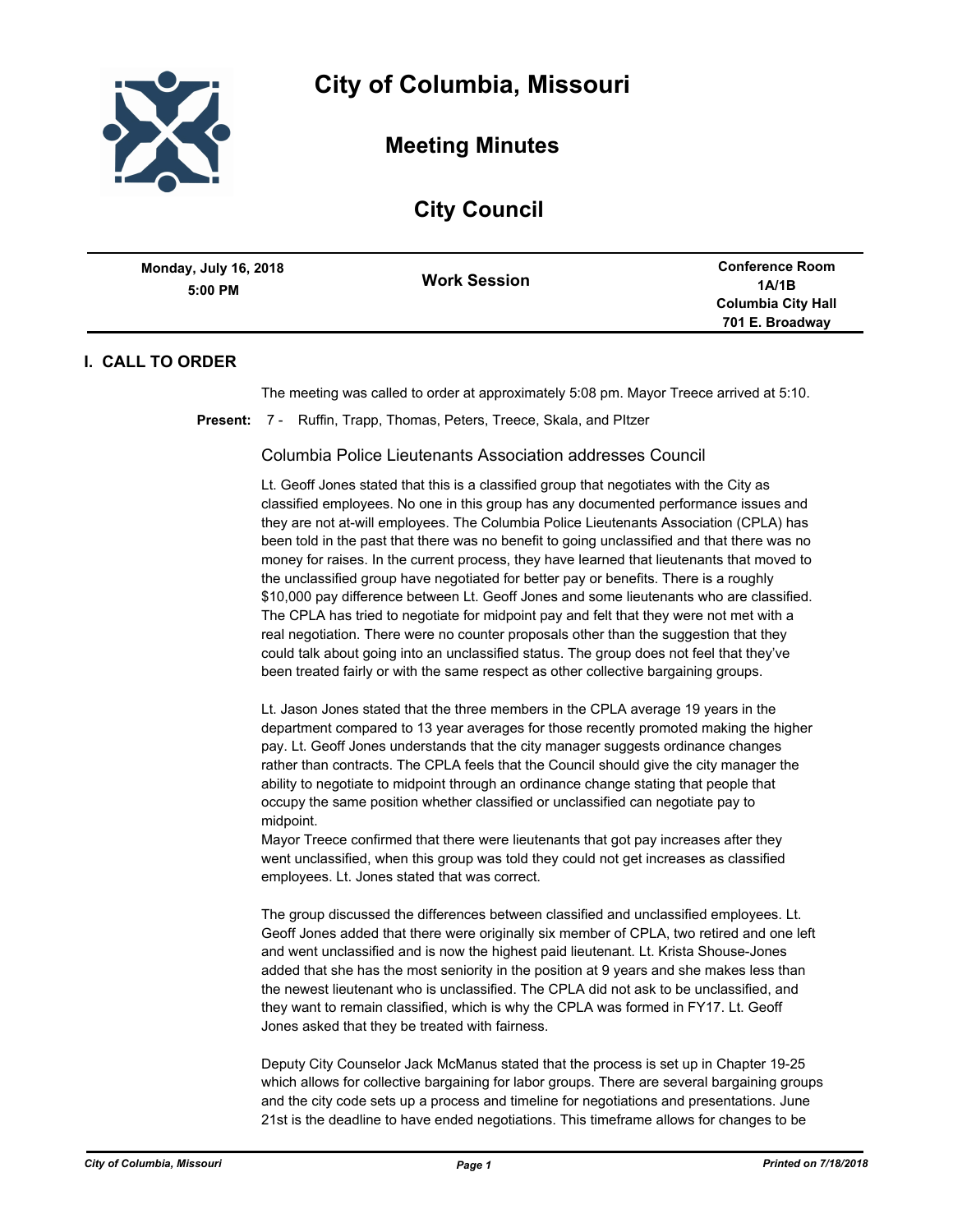included in the budget process. What this group is asking for is an ordinance change, which is a bit different than discussing collective bargaining.

Police Chief Burton added that unclassified employees have rights to negotiate benefits. Each lieutenant referenced tonight did that and each was granted their requests. CPLA cannot negotiate as individuals since their bargaining unit negotiates for them.

Councilman Ruffin asked for clarification on what the ordinance change would look like. Lt. Geoff Jones replied that the city manager should have the ability to negotiate salaries within the pay range for employees that occupy the same position for both classified and unclassified employees. Mayor Treece stated that this needs to be fixed this year and there was general council agreement that it should be fixed this year to get these three to midpoint. Mr. Matthes stated that they will continue the negotiation process. The budget would need to make cuts in order to find money to fix this issue.

Corps of Engineering Mitigation Bank and Stormwater Fee in Lieu Program

#### [Hinkson Perche Bank Prospectus](http://gocolumbiamo.legistar.com/gateway.aspx?M=F&ID=657687d8-8986-437d-94e4-a89f19a9bfda.pdf) *Attachments:*

### [Mitigation Presentation](http://gocolumbiamo.legistar.com/gateway.aspx?M=F&ID=e66c91dd-eefd-4e3b-b9ec-b416796a7539.pdf)

Erin Keyes, Engineering and Operations Manager for Stormwater, stated that this program has been considered for some time, but now can move forward. She stated that there are two mitigation issues: 1) meeting the Clean Water Act requirements and 2) meeting ordinances in Chapter 12A of the City Code. These two issues are separate and require separate solutions.

401/404 Clean Water Act requires permitting of any activity that may result in discharge into waters of the United States. Mitigation is usually needed for infrastructure projects such as bridges, culverts, roads, trails, utilities. She reviewed some examples on Scott Blvd where mitigation projects occurred. She reviewed the mitigation process and hierarchy. The first choice is a mitigation bank, then an in-lieu fee program, and last is a permittee-responsible mitigation. A project seeking a mitigation bank must look into it's own watershed first. A mitigation bank is land where high quality habitat is established, maintained and preserved such as wetlands or stream riparian areas. Credits are sold to recover the costs of construction and maintenance which helps projects meet the Clean Water Act requirements. Infrastructure projects that have unavoidable impacts to wetlands/streams can streamline regulatory processes, provide certainty of mitigation success, relieve road builders from being habitat specialists, and benefits public infrastructure. The wildlife habitats, water quality, and our community also benefit through wildlife viewing, trails, and tourism.

Ms. Keyes reviewed the process for how this works which includes a review team, public notice, and banking instrument. Once the banking instrument is approved a portion of credits are then available to begin selling immediately. So far, what we have is a plan, no hard dollars have been put forth. Once credits are sold, work on the project can begin. Ms. Keyes proposed the landfill in the Hinkson Watershed and Perche Creek sites. She reviewed estimates for the proposed projects that included estimates of stream credits, costs to develop, maintenance and mitigation potential value in credits. Ms. Keyes reviewed the next steps which would be to have council approve the prospectus. It can then go out for review and public notice. Once the banking instrument is approved, a resolution would come to council to start selling credits.

Meeting the 12A requirements usually occurs during a redevelopment due to site constraints that cannot accommodate a mitigation. The Board of Adjustment can impose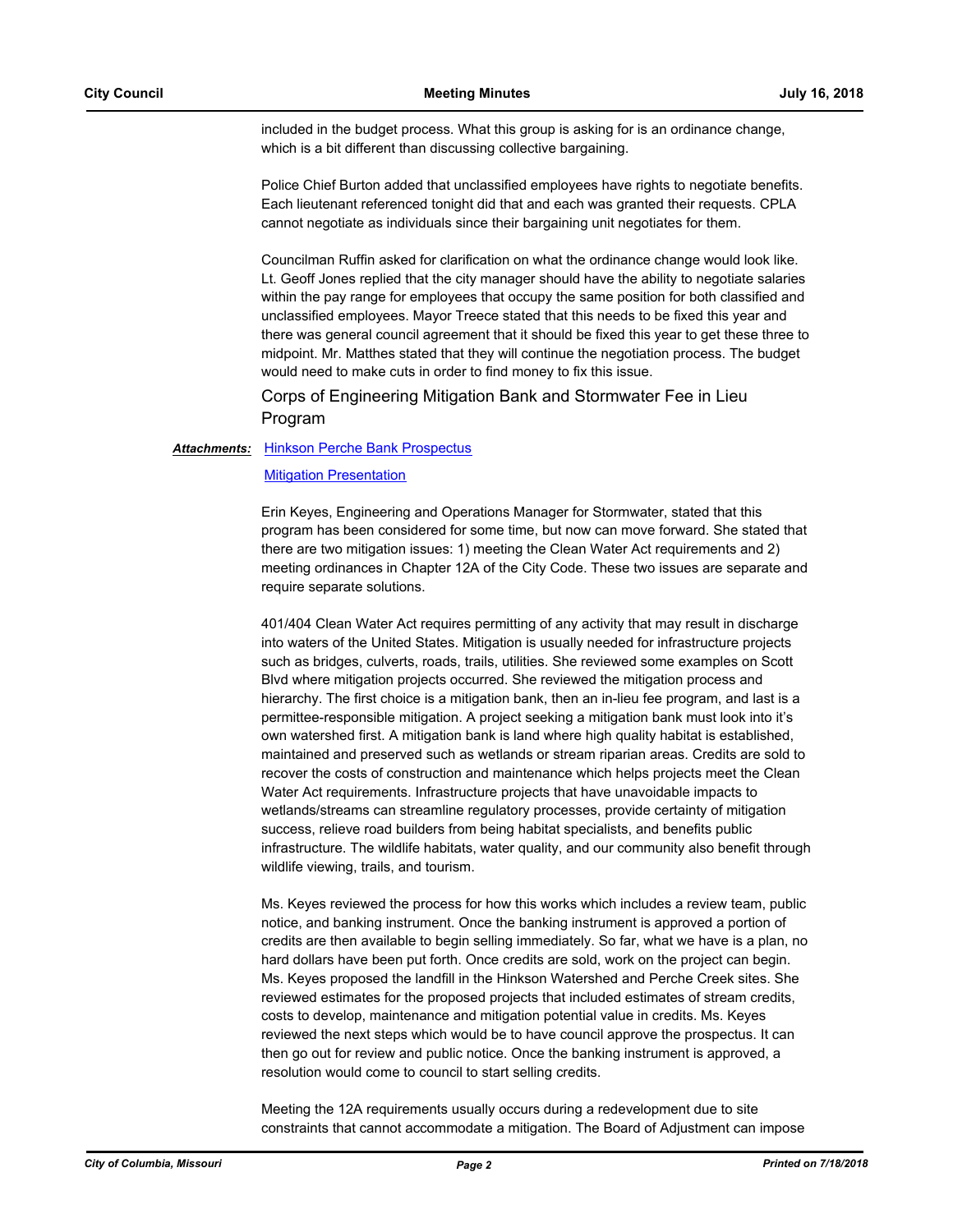reasonable mitigation measures such as purchasing or donating land to protect water quality and aquatic habitat, or the construction of a stormwater management facility, or the petitioner can make financial contributions to fund stormwater. Next steps are to develop an in-lieu fee program and set a fee per cubic foot of volume. The Storm Water Utility would then use fee revenue to fund studies and projects. Staff will bring a program to Council for approval.

Business Loop Corridor Improvement Plan - *James Roark-Gruender, Loop CID Vice Chair and Planning Committee Chair*

Attachments: [Corridor Plan Presentation - The Loop](http://gocolumbiamo.legistar.com/gateway.aspx?M=F&ID=3e393e12-392a-44a0-8268-fad74f1df64e.pdf)

[The Loop Annual Report 2017](http://gocolumbiamo.legistar.com/gateway.aspx?M=F&ID=68f54931-0d53-415f-bc46-0dd300d9e097.pdf)

[Loop Corridor Plan - Overview](http://gocolumbiamo.legistar.com/gateway.aspx?M=F&ID=460b3010-c9a8-486b-ba64-e48c745d0943.pdf)

[Adopted Loop Corridor Plan](http://gocolumbiamo.legistar.com/gateway.aspx?M=F&ID=25efe0d9-7157-46f2-80e6-3377c043d0d8.pdf)

[Board Contact Handout](http://gocolumbiamo.legistar.com/gateway.aspx?M=F&ID=8909a6ae-1904-450f-8a62-af3417859355.pdf)

Dave Griggs introduced some of The Loop Board Members and introduced James Roark-Gruender, Loop CID Vice Chair and Planning Committee Chair to present the final Loop Corridor Plan.

Mr. Roark-Gruender reviewed the boundaries of The Loop CID noting that there are 93 properties and 161 businesses. Their outreach efforts included 6 public meetings, 10 planning committee meetings, online and hard copy surveys, email notices and updates, social media posts and door-to-door canvassing. Top priorities were beautification, infrastructure and multi-modal transportation. After a nationwide search, the committee selected Arcturis, an urban planning firm with specialties in landscape architecture and environmental design.

A series of town hall meetings were held to get input from the public. Attendees from the business community, surrounding neighborhoods and the community at-large attended. He reviewed the planning committee members noting representation for MoDOT, Water & Light, Public Works, the Office of Sustainability, PedNet Coalition, the Downtown Leadership Council and some property and business owners. He reviewed some of the elements of the corridor plan which include beautification, landscaping, art, traffic calming, and other amenities. He reviewed key projects as follows:

Key Project #1 - MoDOT Restriping. The plan relies on existing curbs and gutters. The current lanes are overly-wide and MoDOT approved reducing the lane width leaving room for a better bike lane with a 2 foot buffer. This is without giving up any driving or turning lanes. MoDOT has a schedule regrading and restriping planned in 4 years at which time they could reconfigure the street.

Key Project #2 - Rangeline Intersection. The Rangeline intersection is already at peak capacity. There are traffic build-ups at all of the intersections and some drivers cut through parking lots to avoid the lights. The Conley Road extension will make this worse by directing more cars onto the Business Loop at Rangeline. Rangeline is an unattractive entrance to Columbia off of I-70. Overhead lines, lack of sidewalks and crosswalks, and no landscaping or art to welcome visitors. MoDOT has Rangeline on their watch list and they will likely upgrade the intersection within the next 5 years to accommodate increased traffic. The goal is to work with property owners, MODOT, and other stakeholders to rethink how traffic flows. They plan to reduce back ups at the intersection, create a safer intersection for pedestrians, and make it a more attractive and welcoming entrance.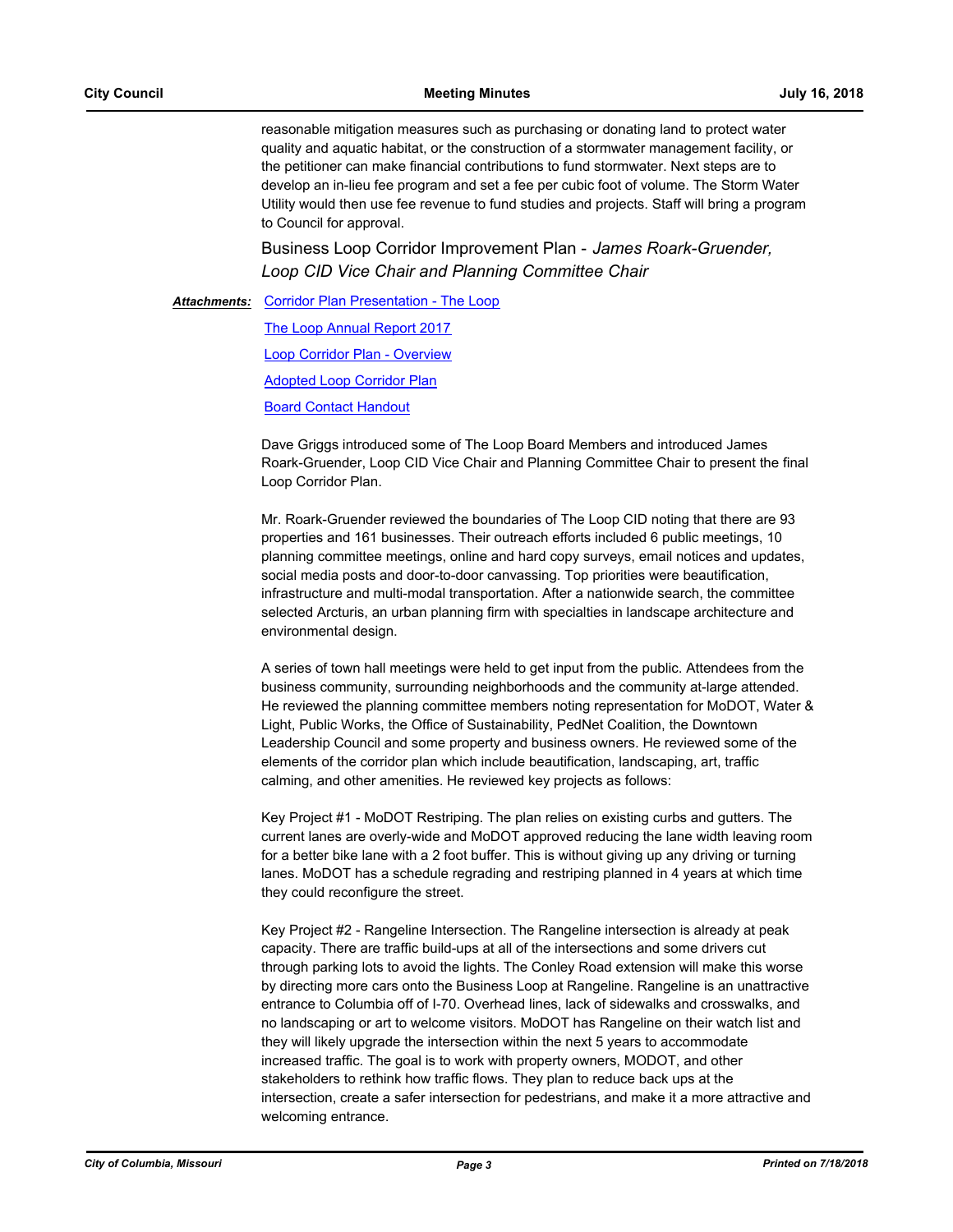Key Project #3 - Undergrounding of power lines. The west end of the Business Loop looks better because of the city's undergrounding efforts. The city's 3-5 year CIP plan includes undergrounding from Providence east to College. They encouraged the Council to fully fund this project in the FY2020 budget. The west side also has sidewalks because as Water & Light undergrounds, they add sidewalks. These right of way easements will also allow us to landscape the corridor.

Mr. Roark-Gruender reviewed threshold projects that cold be done immediately with the intent to bring life to the street and encourage public and private investment.

Threshold Project #1 - Pop-up festival lot. This would be a vacant lot turned into a gathering space with turf, tables, a stage, and food truck area for The Loop. It will also provide proof-of-concept to developers and businesses who may be reluctant to locate in this area. Boone Electric has already agreed to allow a pop-up festival lot on their vacant lot just west of Rangeline where they plan to build a stage, hire local bands, provide lawn games, set up a wifi connection, and encourage food trucks to visit. It can be a place where people can meet after work or hold special events. This item is fully budgeted.

Threshold Project #2 - Bike repair station. They are also planning a bike station with a bike repair stand, air pump, and some seating. It would be adjacent to the new bike boulevard at Madison and Parkade.

Threshold Project #3 - Traffic box art. They have added funds for a traffic box art program with the Office of Cultural Affairs and are also partnering with the neighborhood to the south for a shared traffic box.

Mr. Roark-Gruender reviewed long term projects.

Long Term Project #1 - Regional stormwater detention. The Business Loop was developed before stormwater was a consideration. It's difficult and expensive to build or expand because of new stormwater requirements that weren't in effect decades ago. Their concept is to create shared detention areas for the entire corridor and manage stormwater on a district-wide level-rather than parcel by parcel. They will need to partner with the city for this project and suggested it might serve as a model for other areas of the city.

Long Term Project #2 - Smart development to better utilize empty space. There are very few vacancies in the Loop, so they are turning away businesses who want to locate on the Business Loop. They hope to encourage investors to build, so they can fill in the gaps in the streetscape with thriving businesses. One big opportunity is small-scale manufacturing. The city's new Unified Development Code has added Artisan Industry as a new use for the street. This can include welding, sculpting, pottery, carpentry, small-batch bakeries, candy shops, cheese shops, craft breweries, and micro-distilleries. These industries also provide middle-skills jobs. They have the space to build these small scale manufacturing plants and which could also be combined with retail or restaurant space. This would add to the economic vitality of the corridor and provide a gathering place for people while still fitting in with the character of the street.

Mr. Roark-Gruender stated that they are seeking Council approval of the plan, acceleration of the FY2020 funding to underground Providence to College, and a partnership with the Loop CID to create a framework for a stormwater management district.

The Business Loop has been neglected for decades and this is a ten-year plan to create